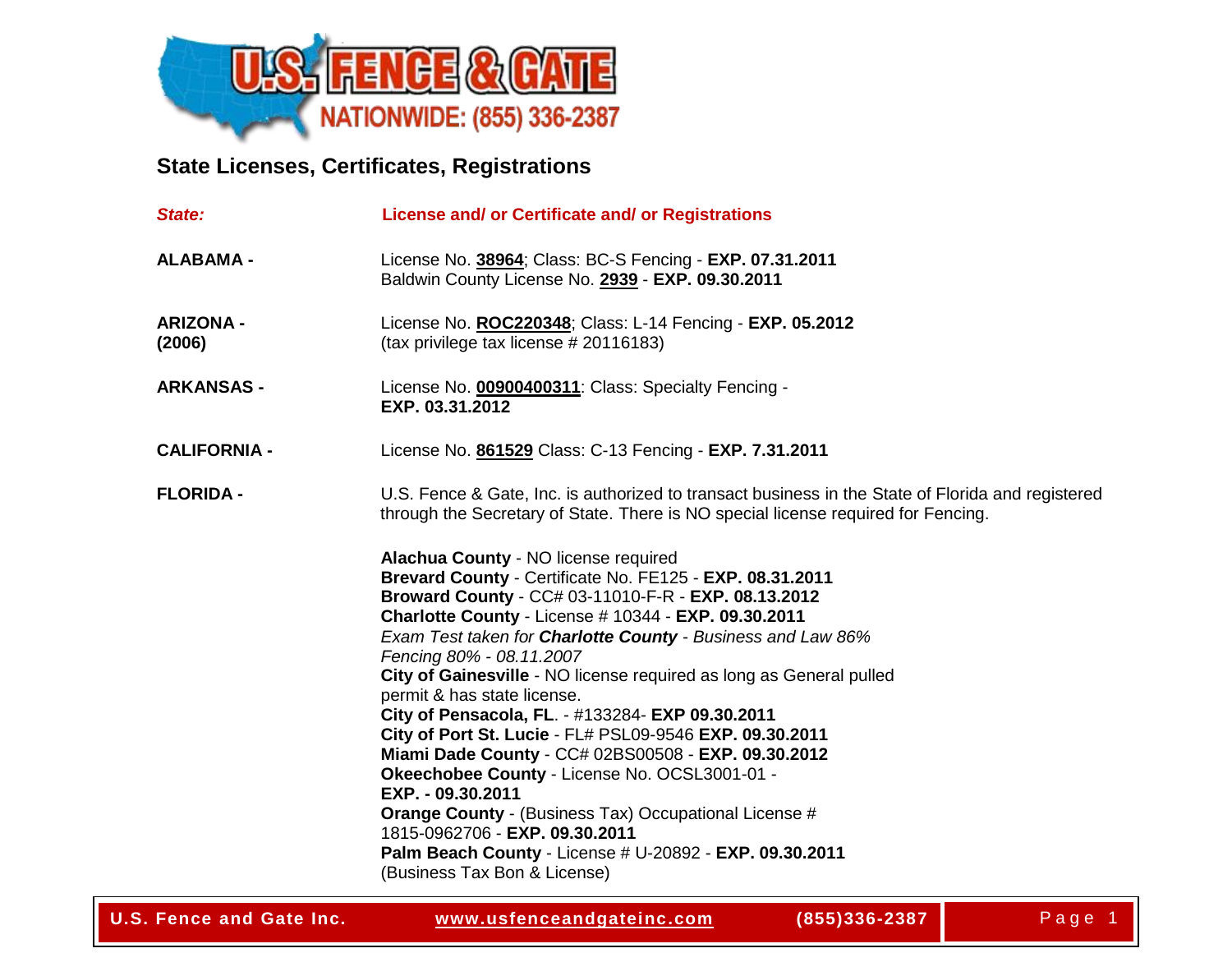

| State:                  | License and/ or Certificate and/ or Registrations                                                                                                                                                                                                                |
|-------------------------|------------------------------------------------------------------------------------------------------------------------------------------------------------------------------------------------------------------------------------------------------------------|
| <b>GEORGIA -</b>        | U.S. Fence & Gate, Inc. is registered with the State of Georgia.<br>NOT required to have a license for Fencing.<br>Control No. 07015376                                                                                                                          |
| <b>LOUISIANA -</b>      | Incorporated on 12.01.1995 - License No. 31284<br>EXP. 01.18.2012                                                                                                                                                                                                |
| <b>MARYLAND-</b>        | U.S. Fence & Gate, Inc. is registered with the Secretary of State<br>NO License is required for Fencing.                                                                                                                                                         |
| <b>MISSISSIPPI -</b>    | License No. 12862-SC - EXP. 10.12.2011                                                                                                                                                                                                                           |
| <b>MISSOURI-</b>        | U.S. Fence & Gate, Inc. is registered with the State of Missouri (Secretary of State).<br>We have a Certificate of Authority to transact business.<br>NO License is required if we do business as a Subcontractor in Missouri.                                   |
| <b>NEVADA -</b>         | License No. 0059879 - Class: A21 Fencing & Guardrails -<br>(\$350,000 Limit) - EXP. 04.30.2013<br>(Dept.of Business License #257305, Tax Payer ID# 100325270)<br>(Use Tax Permit #1003252370-001)                                                                |
| <b>NEW MEXICO -</b>     | Permanent License #85267 - EXP. 05.31.2013                                                                                                                                                                                                                       |
| <b>NORTH CAROLINA -</b> | U.S. Fence & Gate, Inc. is registered with the Secretary of State.<br>We have a Certificate of Authority to transact business.<br>NO License is required if we do work as a Subcontractor.<br>If we do work as a General, we must get license in Metal Erection. |
| <b>SOUTH CAROLINA -</b> | U.S. Fence & Gate Inc. is registered with the Secretary of State.<br>We have a Certificate of Authority to transact business.<br>NO License is required if we do work as a Subcontractor.                                                                        |